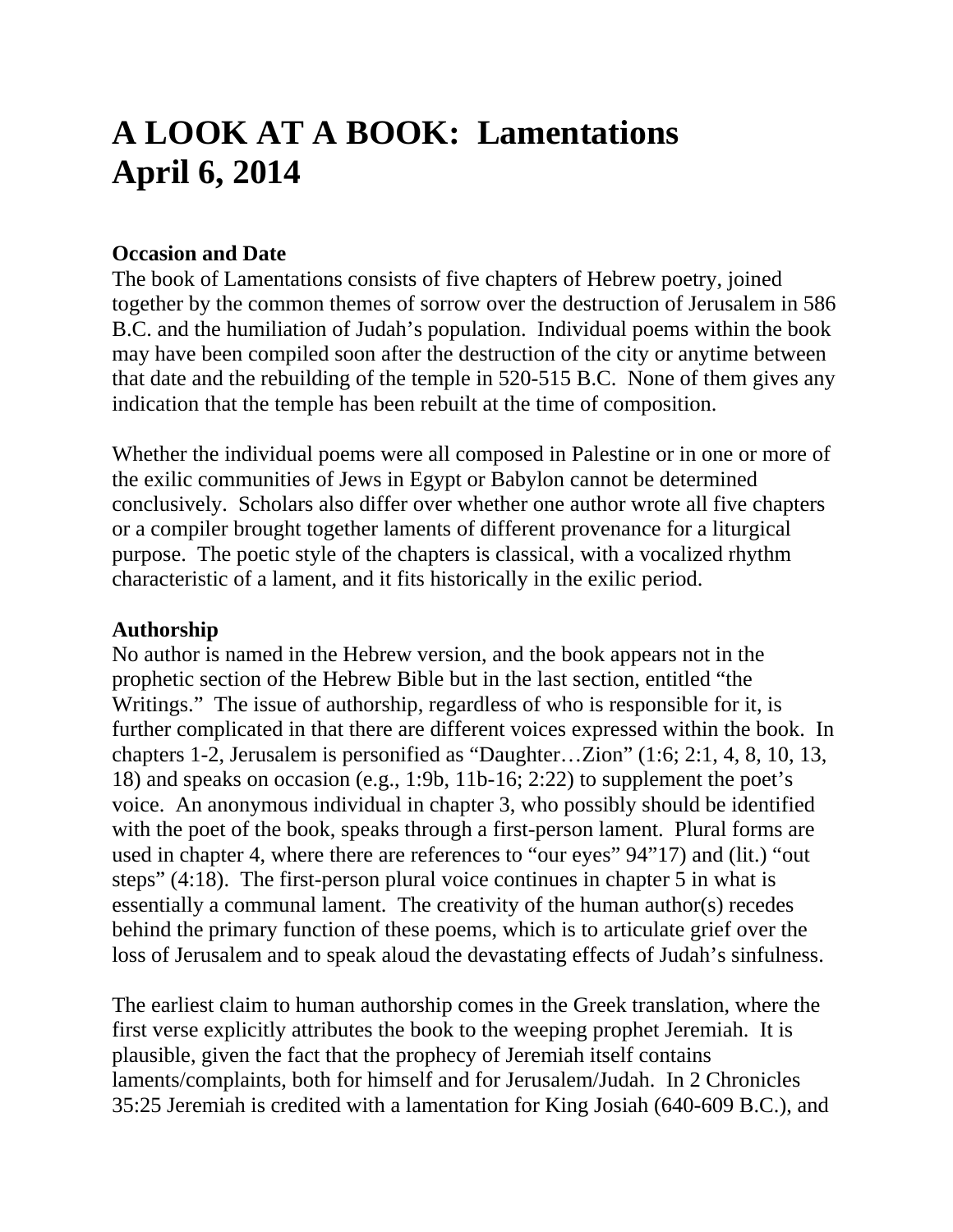its recitation by singers became a custom in Israel. The early association of Lamentations with Jeremiah is the reason that it appears in most modern versions after the prophetic book. As a part of Scripture Lamentations has a complementary function with Jeremiah's prophecies, providing yet another inspired assessment of Judah's fate.

The effects of the Babylonian army in besieging Jerusalem and in finally burning the city and temple precincts are everywhere reflected in the poignancy of the poetry. Someday Judah's humiliation will end (4:22), but there is nothing in the poems to indicate that either Jerusalem or the temple have been rebuilt. In short, the perspective of the voices in Lamentations is that of the Babylonian exile. At some point in the Exile Judeans began to lament corporately and publicly in order to remember Jerusalem, the capital city, the location of the temple.

### **Structure and Literary Style of the Book**

Each of the chapters is arranged in a recognizable pattern – that is, they are in poetry – and each follows an aspect of the Semitic alphabet. Chapters 1-4 are known as acrostics because the poetic verses are arranged in a pattern following the sequence of the twenty-two letters in the Hebrew alphabet. The first word of each verse in chapters 1 and 2 begins with a different letter of the alphabet and follows the alphabetic sequence of twenty-two letters from beginning to end. That is, 1:1 and 2:1 begin with a word whose initial letter is  $aleph(\mathbf{X})$ , and 1:22 and 2:22 begin with a word whose initial letter is *taw (***ת(**. Chapter 3 has sixty-six verses but follows the same acrostic pattern, in three-verse units. Chapter 4 follows the pattern outlines for chapters 1 and 2.

Chapter 5 is somewhat different; it has twenty-two verses – as do chapters 1,2, and 4 – but the initial word of each verse in chapter 5 does not follow the alphabetical sequence. For this reason, most scholars do not describe chapter 5 as an acrostic. Although technically correct, the number of verses in chapter 5 is not likely coincidence.

Perhaps the best explanation is that the pattern is meant to signify fullness or completeness, something like the English expression "from A to Z" or the expression in the Revelation to John that the risen Lord is "the Alpha and the Omega….the Beginning and the End" (Revelation 22:13; cf. 1:8).

Within the literature of the Old Testament, the book of Lamentations has literary parallels with funeral laments, the psalms of lament/complaint, Job's complaints against God and friends, and prophetic oracles against nations. On hearing the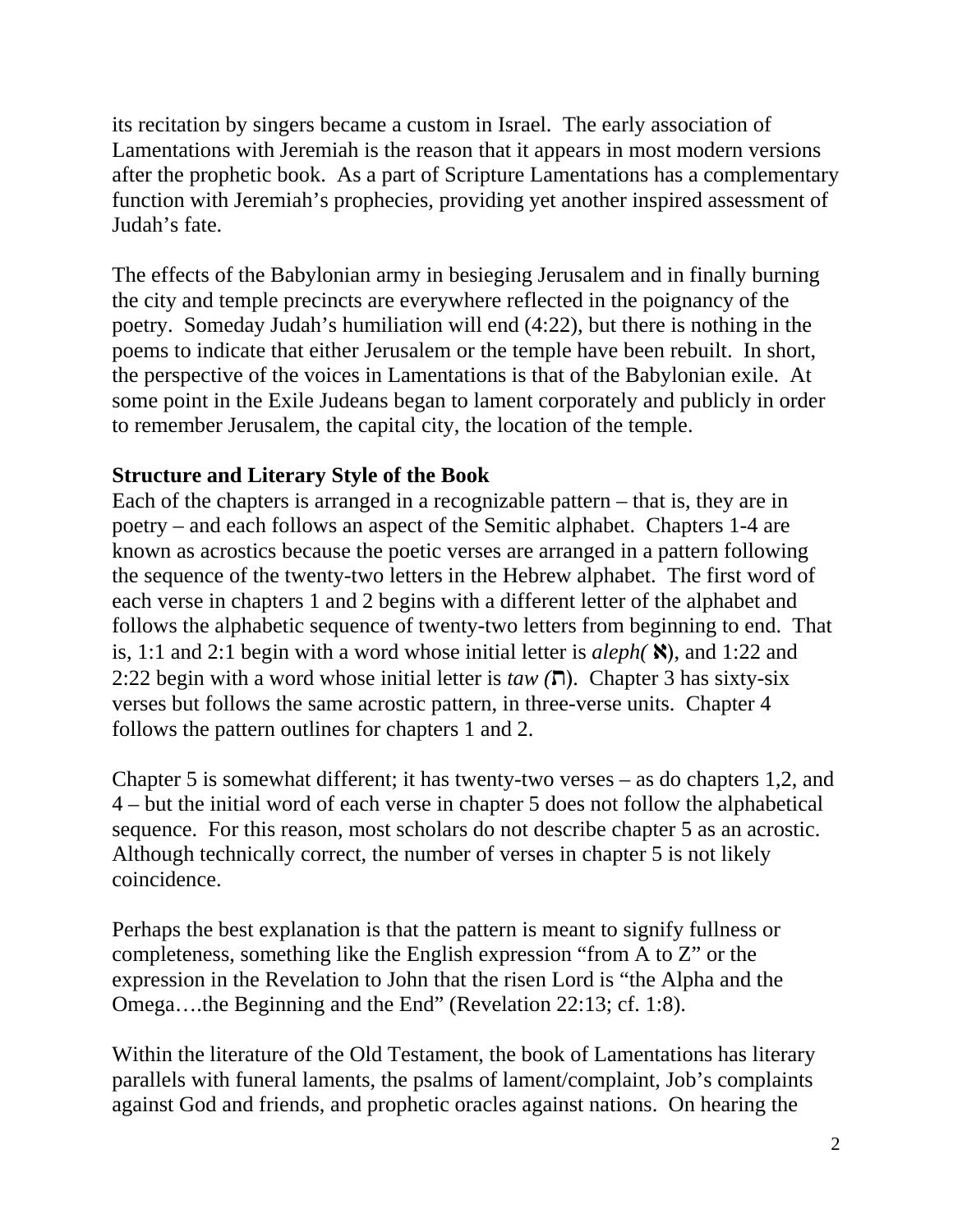account of Saul and Jonathan's death, for example, David composed a poetic funeral oration (2 Samuel 1:19-27). Repeatedly the book of Lamentations refers to the fall and humiliation of Jerusalem, who is personified as a princess (Lamentations 1:1, 6), one cast down from heaven (2:1), and as perfect in beauty  $(2:15).$ 

Approximately half of Psalms is comprised of individual and corporate laments/complaints, with those of individuals being the most frequent. These psalms have some or all of the following formal characteristics: complaints and/or cries of dereliction, petitions for deliverance and/or judgment on the enemies, confessions of sin, expressions of trust, and vows.

The city of Babylon ("Virgin Daughter…Babylon", 47:1) is depicted as a humiliated queen, bereft of her symbols of royalty and exposed shamefully. Widowhood will be her fate as judgment for her oppression and cruelty falls on her. The personification of Babylon as an exposed female, as a widow bereft of children, and as helpless before the onslaught are all portrayals repeated for Jerusalem in Lamentations.

# **Theology and Significance**

The poetry provided a vehicle for a communal voice to lament the horror of Judah's fall. At some point in the exilic period, God's people used the poetry that now comprises the book in public ceremonies of lamenting the temple's destruction.

All human beings have a deep-seated need to process grief, death, and loss, or to put it colloquially, "to come to grips with grief." The prevalent mode of doing so in modern Western culture has been through psychological understanding and therapeutic practices.

Most likely, Lamentations gave form and procedure to mourning on the part of Judeans, but it did so without the self-consciousness and introspection that comes so "naturally" to modern readers and their analysts. While moderns think rightly of Lamentations as a form of literature, Judeans in exile understood the poetry as some thing to be performed. They recited it, sang it, and prayed it. This process brought to mind the continuing influence of a formative event. Furthermore, it helped define Judean corporate identity.

*Grief, complaint and hope in God.* It is highly significant that there is no attempt anywhere in Lamentations to request restoration. All that is asked for is God's